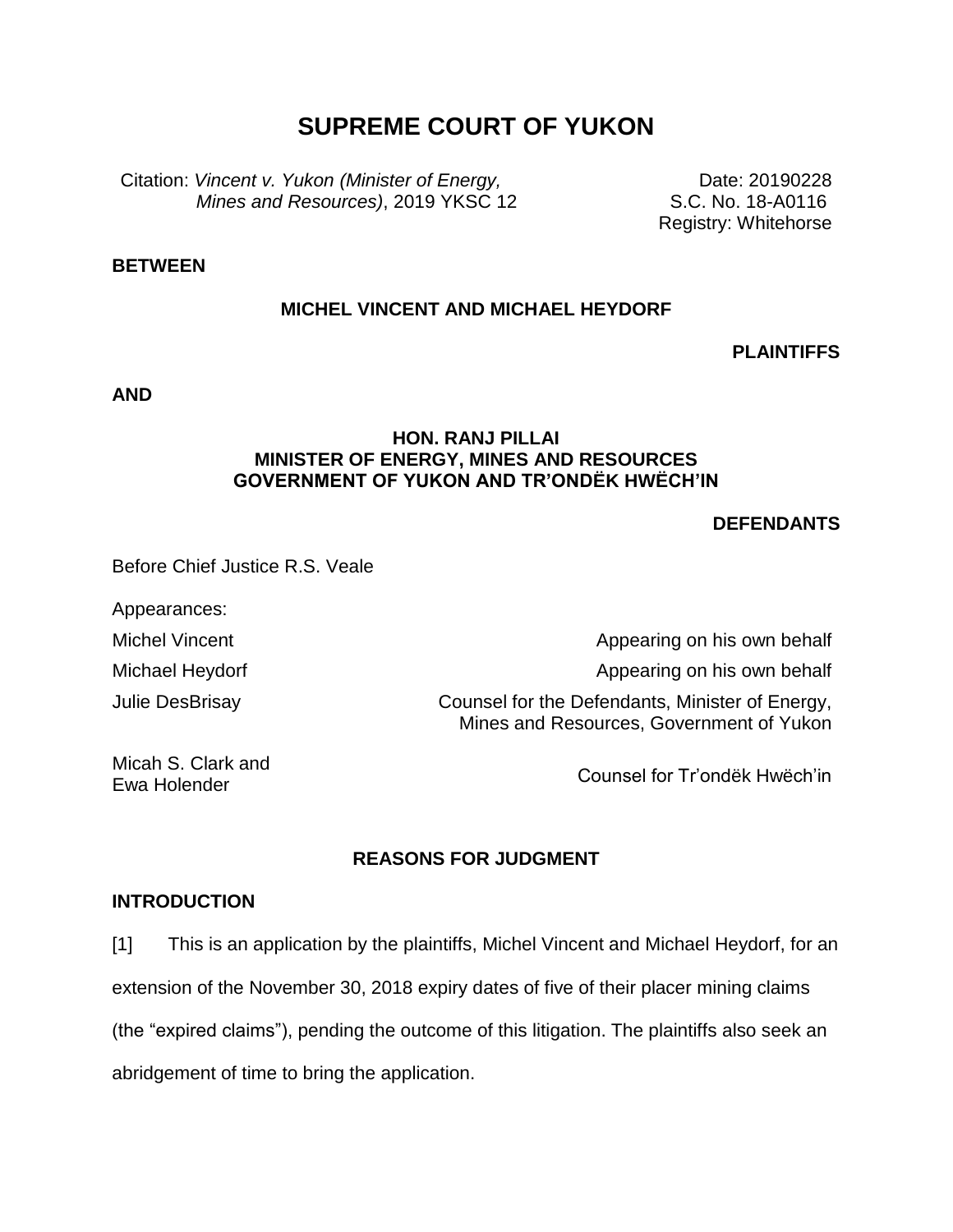[2] The defendants, Minister of Energy, Mines and Resources and Tr'ondëk Hwëch'in, oppose the application. They state that the plaintiffs are in effect seeking a mandatory interlocutory injunction against the Mining Recorder, directing her either to grant relief from forfeiture of the five expired claims under ss. 42(3) of the *Placer Mining Act,* S.Y. 2003, c. 13, (the "*Act*"), or to accept the plaintiffs' assessment work and renew the expired claims. They submit that the plaintiffs have not met the test for a mandatory interlocutory injunction.

[3] For the reasons that follow, I dismiss the plaintiffs' application, without prejudice to the reinstatement of the expired claims after trial.

#### **BACKGROUND**

[4] Mr. Vincent and Mr. Heydorf recorded the expired claims before October 2, 1989. [5] On September 15, 1998, the Tr'ondëk Hwëch'in Final Agreement (the "Final Agreement") became effective. Tr'ondëk Hwëch'in selected parcel TH C-4B/D as Category B Settlement Land. Category B Settlement Land is defined in the Final Agreement to mean that Tr'ondëk Hwëch'in have the rights, obligations and liabilities equivalent to fee simple, including rights to Specified Substances (as defined in the Agreement and not at issue in this application). However, ownership of Mines and Minerals and the right to work the Mines and Minerals are reserved. Category B Settlement Land is also subject to any licence, permit or other right issued by Government for the use of land or other resources existing at the date the land became Settlement Land (see ss. 5.10.2.2 and 5.4.2 of the Final Agreement). The expired claims all predate and overlap, either in part or completely, with parcel TH C-4B/D.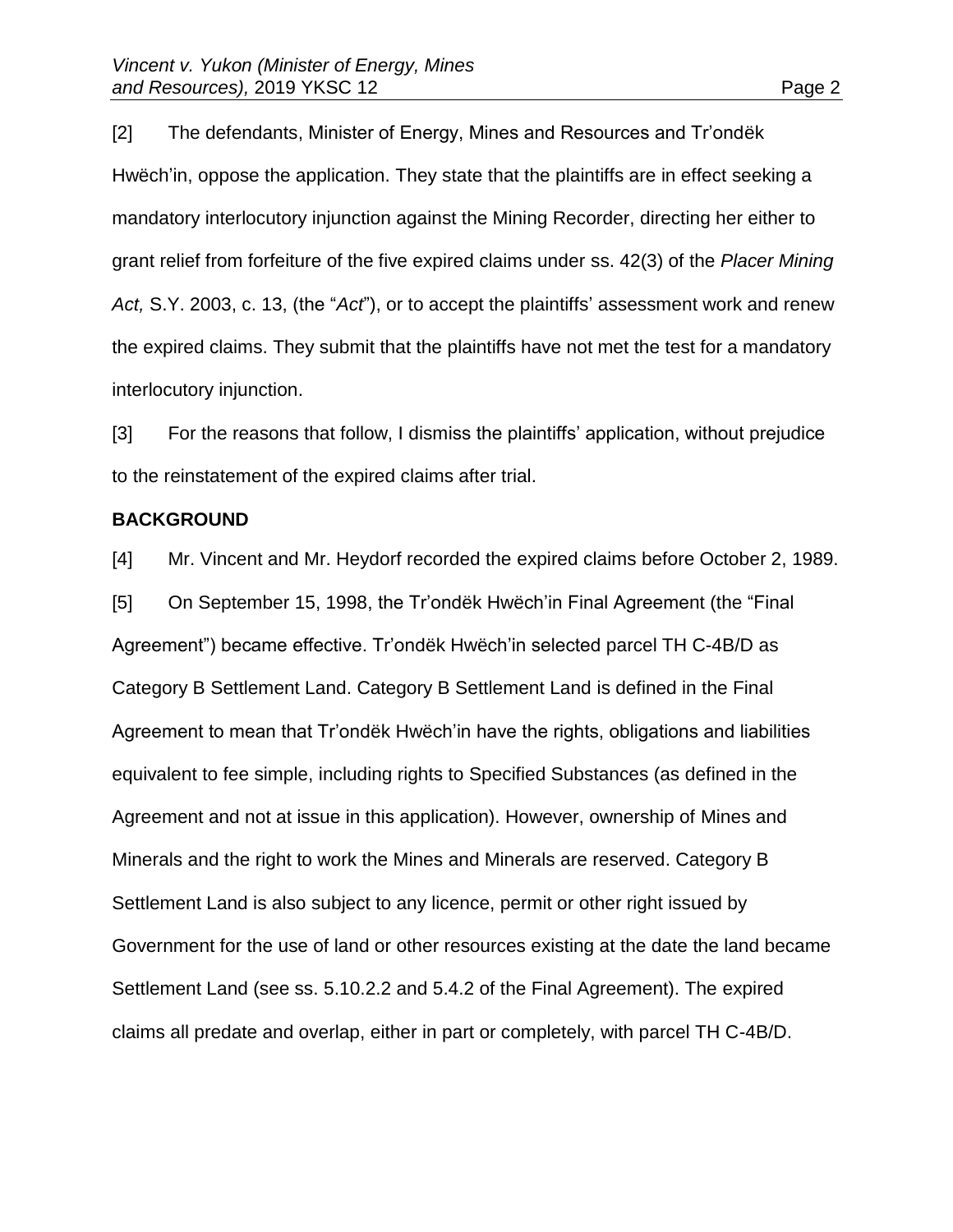[6] Tr'ondëk Hwëch'in have been using parcel TH C-4B/D as a residential subdivision consisting of over 50 homes and supporting infrastructure since approximately 2001.

# *Placer Mining Act*

[7] The *Act* applies to land for which the mine and mineral rights are under the administration and control of the Commissioner of Yukon, including Mines and Minerals in Category B Settlement Land.

[8] Section 41 of the *Act* requires the plaintiffs to do assessment work every year to the value of \$200 in order to maintain the claims in good standing. If the assessment work is not done according to the *Act* then ss. 42(1) provides that title to the claims is forfeited.

[9] Sections 41 and 42 are in Part 1 of the *Act*. Subsection 2(5) of Part 1 states that Part 1 is subject to Part 2 and the regulations made under Part 2. Part 2, titled Land Use and Reclamation, sets out requirements for different types of land use in the context of placer mining. The purpose of Part 2 is in s. 100:

> … to ensure the development and viability of a sustainable, competitive and healthy placer mining industry that operates in a manner that upholds the essential socio-economic and environmental values of the Yukon and respects the aboriginal and treaty rights referred to in section 35 of the Constitution Act, 1982.

[10] The Government of Yukon introduced a regulation in Part 2 of the *Act* as a legislative response to a decision of the Court of Appeal for Yukon in 2012 (*Ross River Dena Council v. Government of Yukon*, 2012 YKCA 14, ("*RRDC*")). That decision obligated the Government of Yukon to notify and where appropriate, consult with and accommodate Ross River Dena Council before allowing any mining exploration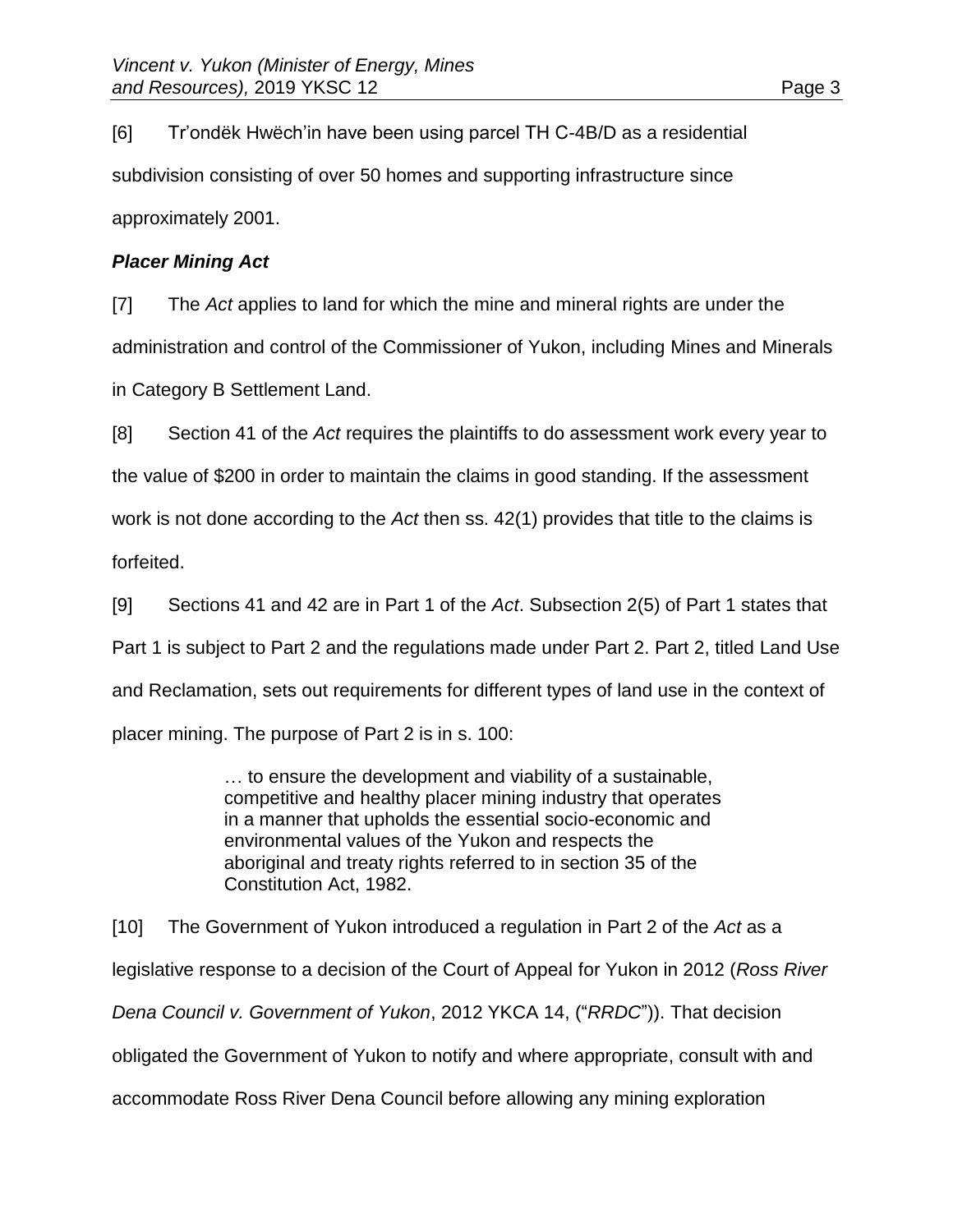activities to take place within the Ross River area, to the extent that those activities may prejudicially affect Aboriginal rights claimed by Ross River Dena Council.

#### **Placer Mining Exploration**

[11] Mining exploration activities fall within four categories - Class 1, 2, 3 or 4 depending on the type of activity. The Court of Appeal for Yukon in *RRDC* noted that Class 1 exploration programs are "less intensive and cover smaller areas than Class 2, 3 and 4 programs [but] they can still have a substantial impact on the land" (para. 25). Further, the court stated "they may still seriously impede or prevent the enjoyment of some Aboriginal rights in more than a transient or trivial manner" (para. 33). Class 1 exploration activities include "the clearing of land, the construction of lines, corridors and temporary trails, the use of explosives, the removal of subsurface rock", all within specified limits (para. 25).

[12] The *Class 1 Notification Areas Regulation*, O.I.C. 2013/221 (the "*Regulation*") was enacted pursuant to s. 116 of the *Act*. It has been amended since 2013 to add more prescribed areas than the Ross River area. The prescribed areas now include TH C-4B/D and all of Tr'ondëk Hwëch'in traditional territory, in which notification to the Government of Yukon must be provided before Class 1 exploration activities can be carried out. Notification enables the Government of Yukon to consult with the potentially affected First Nation before the work begins. If part of a mining claim is in a prescribed area and another part is not in prescribed area, all of it is deemed to be in the prescribed area (s. 3 of the *Regulation*). The prescribed areas include both Settlement land and Crown land.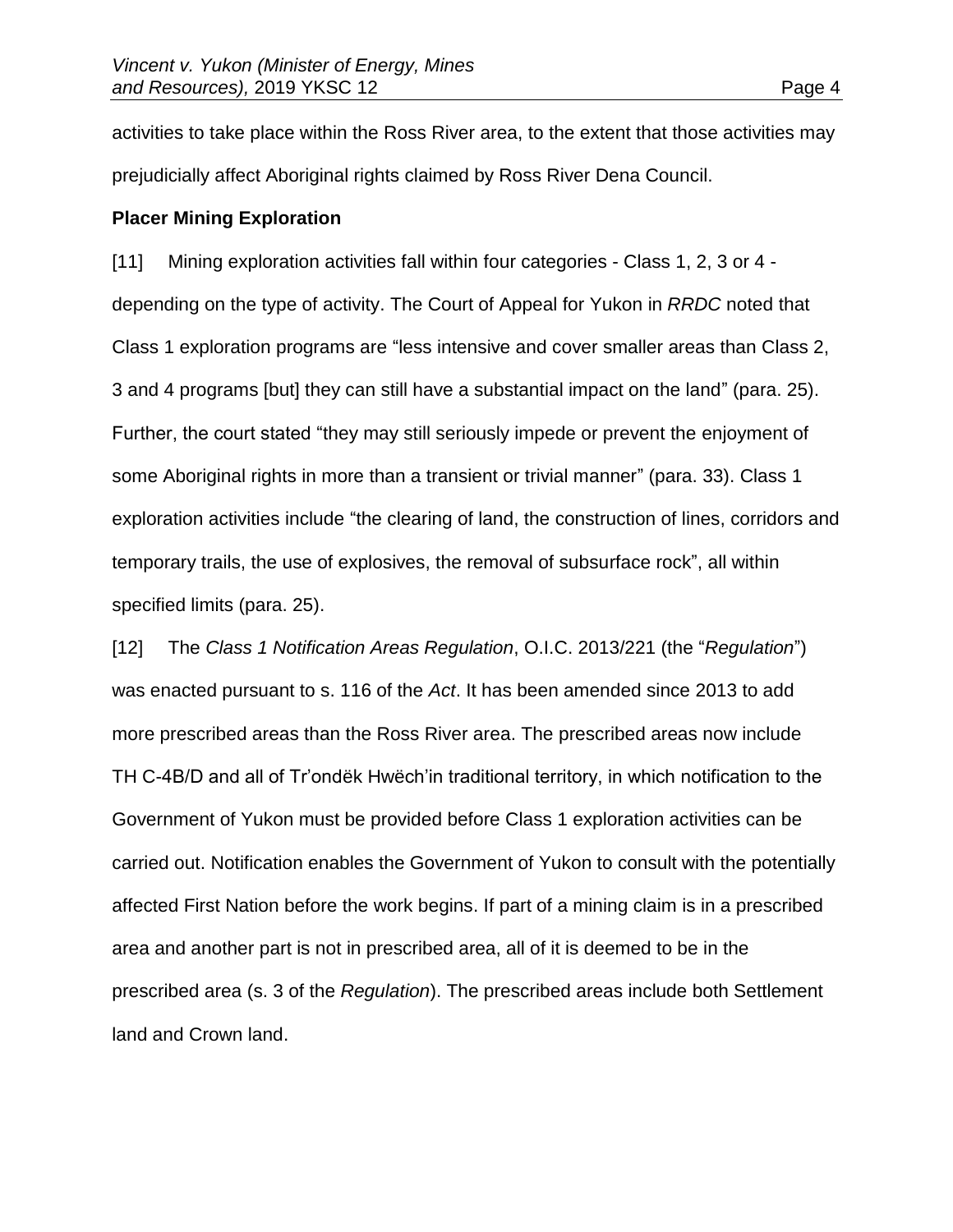[13] The plaintiffs were notified by the Chief, Mining Land Use in the Mineral Resources Branch by letter dated November 18, 2015, of the requirement to file and receive approval of a Class 1 Notification before doing any Class 1 work on their claims.

### **The Plaintiffs' Application**

[14] The Mining Recorder rejected the plaintiffs' assessment work (test-drilling, a Class 1 placer land use operation) applicable to their claims overlapping with TH C-4B/D, proof of which was filed in support of the annual renewal of the grants of claims. The plaintiffs did not submit a Class 1 Notification form before completing the Class 1 work. As a result, the Mining Recorder advised the plaintiffs by letters dated December 27, 2017 and January 17, 2018, of the refusal. Her reasons were that the plaintiffs had carried out Class 1 activities on the land that overlapped with TH C-4B/D, without first filing and receiving approval of a Class 1 Notification, as required by the *Regulation*. The refused forms referenced s. 2(5) and stated: "No Class 1 Notice".

[15] The refusal of the assessment work meant the claims expired on November 30, 2018.

[16] Approximately 10 months after receiving the refusal letters, by letter dated October 10, 2018, the plaintiffs requested relief under ss. 42(3) of the *Act*. Specifically, the letter from Mr. Heydorf requested relief to allow for the completion of a legal action, at that time not yet started, challenging the initial rejection of their assessment work. On October 18, 2018, the Mining Recorder refused this request for relief because the scope of ss. 42(3) did not include allowing for the completion of a lawsuit.

[17] The plaintiffs now apply to this Court to request that the expiration date of the five claims be extended until the completion of this legal action.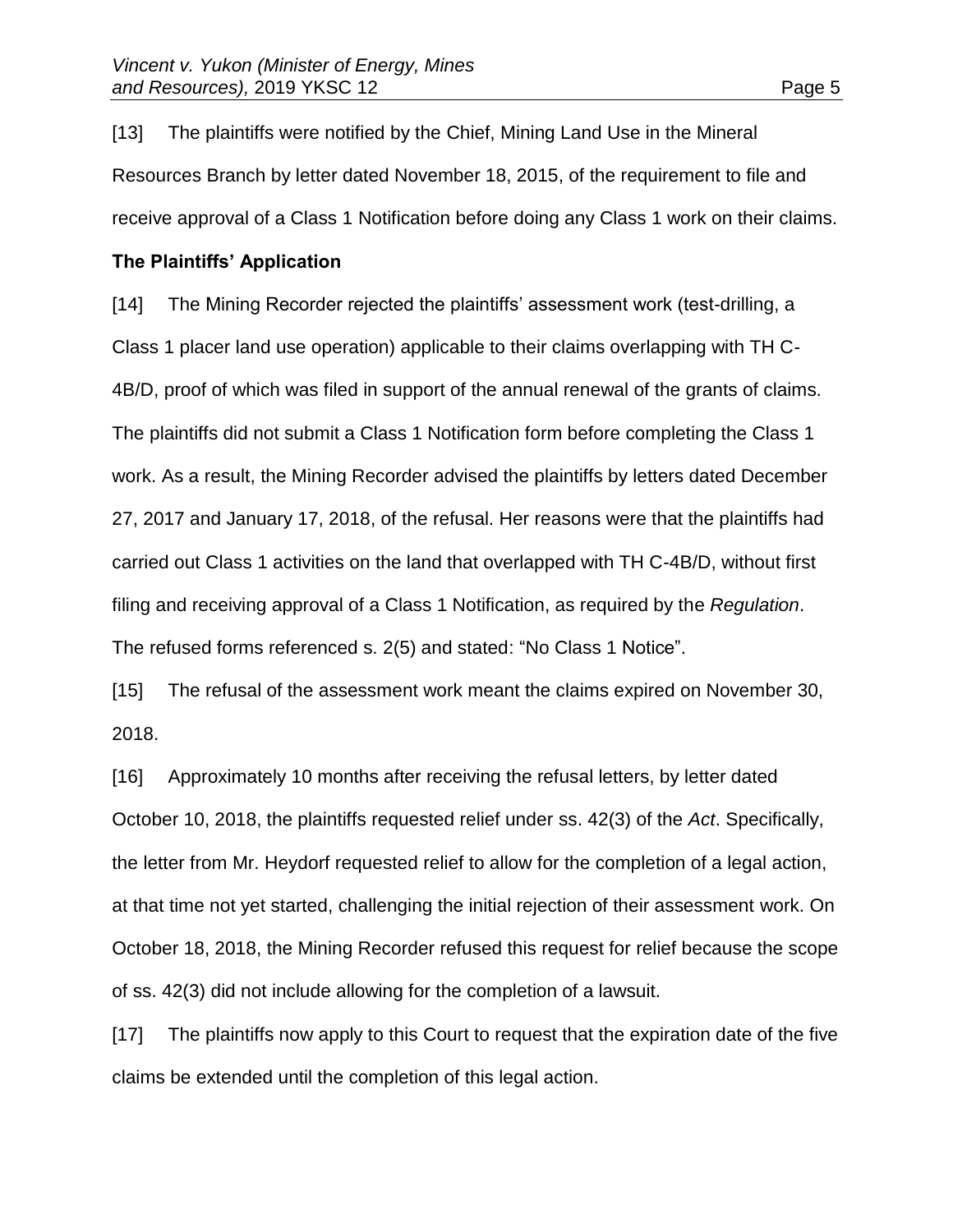[18] The plaintiffs say in their legal action that the requirement to provide a Class 1 notification under the *Act* conflicts with the Final Agreement provisions that they say permit the plaintiffs to exercise their rights to their claims without the consent of Tr'ondëk Hwëch'in. They argue that the Final Agreement takes precedence over the *Act* and *Regulations* because of its protection under the *Constitution* of Canada.

[19] The plaintiffs' legal action may alternatively be characterized as a challenge to the decision of the Mining Recorder to refuse the assessment work, in the form of a judicial review.

[20] Similarly, this interlocutory application may be characterized as a legal challenge to the Mining Recorder's decision to refuse to grant relief from forfeiture under ss. 42(3) of the *Act,* pending the final outcome of this litigation.

#### **ISSUE**

[21] Can the Court issue a mandatory interlocutory injunction directing the Mining Recorder to grant relief from forfeiture pursuant to ss. 42(3) of the *Act* pending the final determination of the legal action, or directing her to accept the assessment work done by the plaintiffs despite her decision that it did not comply with the *Act*?

[22] Alternatively, if the plaintiffs' application is in effect a judicial review of the Mining Recorder's decision not to grant relief from forfeiture, was the Mining Recorder's decision reasonable?

### **JURISDICTION**

[23] The plaintiffs, who are self-represented, have not set out a clear legal basis in their application for their request. However, the defendants have, in my view, correctly characterized the plaintiffs' application as a request for a mandatory interlocutory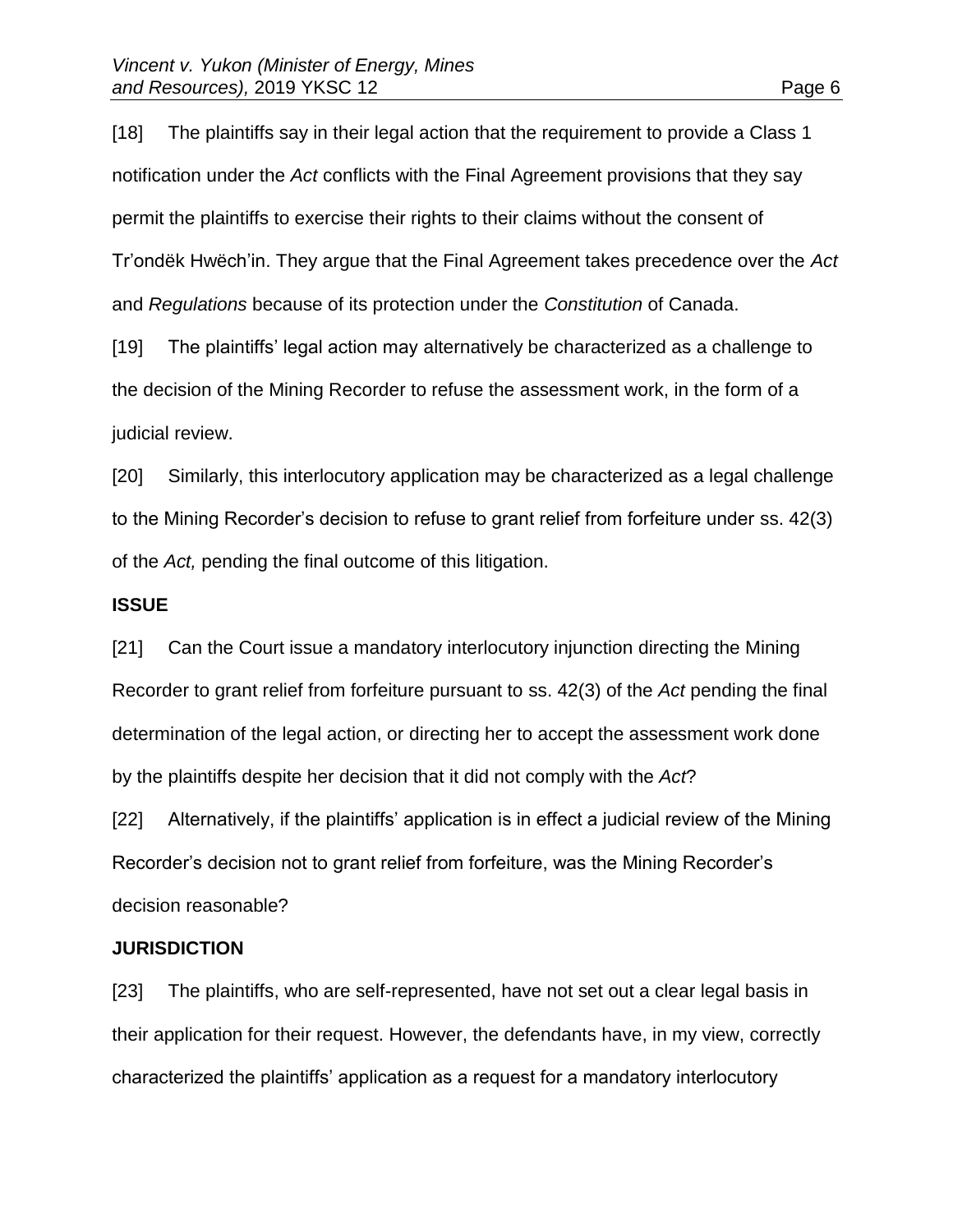injunction to require the Mining Recorder to extend the expiration of the claims until the end of the litigation. This Court does have the jurisdiction to issue a mandatory interlocutory injunction at common law (*Yukon Francophone School Board No. 23 v. Solicitor General of the Yukon Territory*, 2010 YKSC 34; *2027625 Ontario Ltd. (c.o.b. Doll House) v. Kitchener (City)*, [2007] 39 M.P.L.R. (4th) 250 (O.N.S.C.); *Heritage Duty Free Shop Inc. v. Canada (Minister of National Revenue – M.N.R.)*, [2000] A.C.F. No. 2101 (F.C.T.)).

[24] Any inquiry into whether or not the plaintiffs are seeking a stay of certain provisions of the *Act* and whether the Court has jurisdiction to do so is unnecessary. [25] In considering the alternative characterization of this application as a judicial review, this Court does have jurisdiction to review judicially the decision of the Mining Recorder to refuse to grant relief from forfeiture of the claims pending the outcome of the trial (Rule 54 of the *Rules of Court*).

# **ANALYSIS**

# **1. Mandatory Interlocutory Injunction**

[26] The legal three-part test for a mandatory interlocutory injunction has recently been clarified by the Supreme Court of Canada in *R. v. Canadian Broadcasting Corp.*, 2018 SCC 5 ("*CBC*"). Courts across the country were divided on whether the first part of the test is satisfied by a finding that there is a serious issue to be tried or by a finding there is a strong *prima facie* case. The Supreme Court of Canada has now clearly stated the three-part test for a mandatory injunction as follows (at para. 18 of *CBC*):

> 1. The applicant must demonstrate a strong *prima facie* case that it will succeed at trial. This entails showing a *strong likelihood* on the law and the evidence presented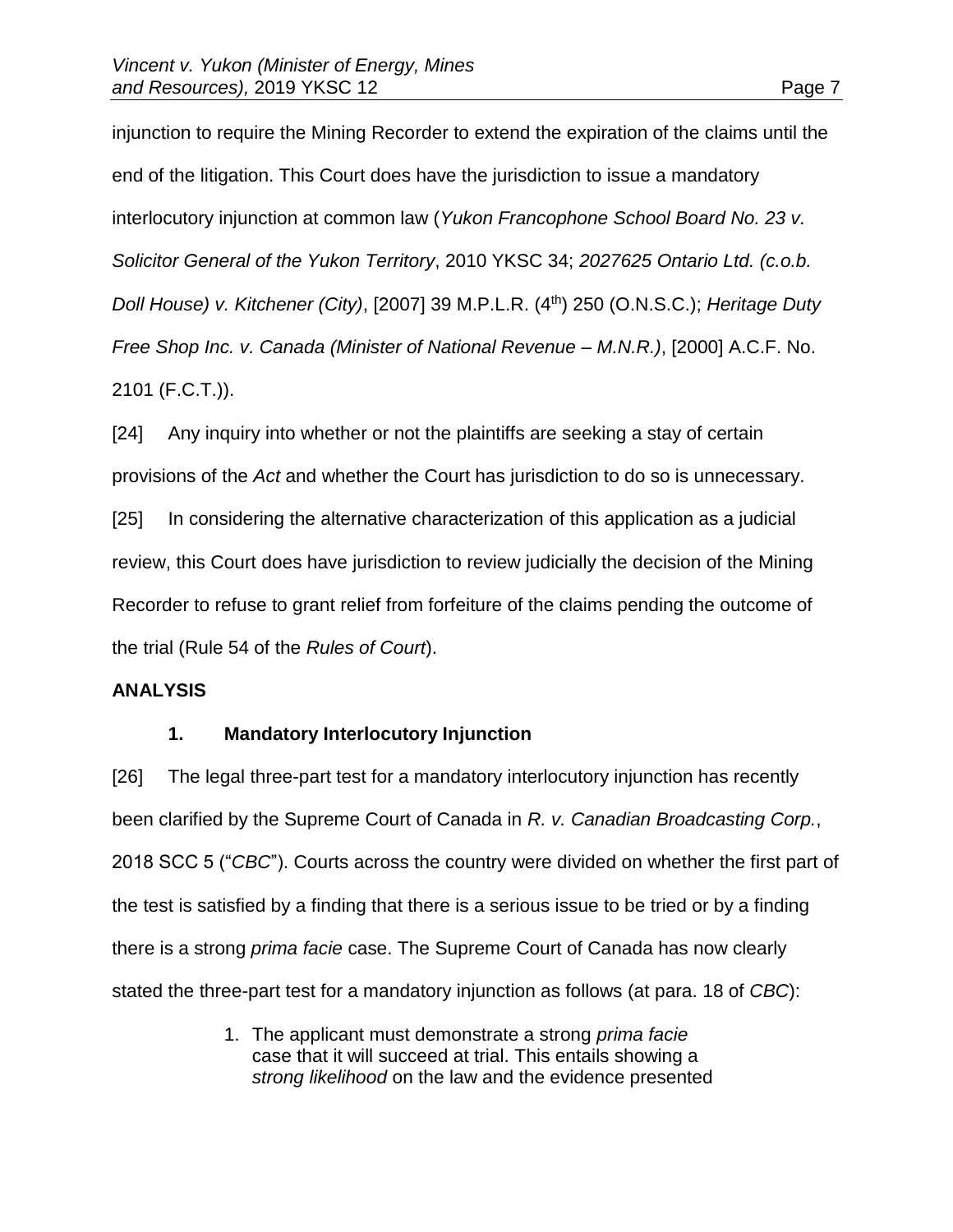that, at trial, the applicant will be ultimately successful in proving the allegations set out in the originating notice;

- 2. The applicant must demonstrate that irreparable harm will result if the relief is not granted; and
- 3. The applicant must show that the balance of convenience favours granting the injunction. (emphasis already added)

# **(1) Strong** *prima facie* **case**

[27] The Supreme Court of Canada in *CBC* summarized the meaning of a strong *prima facie* case as placing "a burden on the applicant to show a case of such merit that it is very likely to succeed at trial" (para. 17). The Court noted that the reasons for the need to review the merits of the action at this preliminary application stage include the potentially severe and costly consequences for a defendant of a mandatory injunction. [28] In this case, the plaintiffs need to prove successfully at trial that the Final

Agreement provisions operate to exempt the plaintiffs from the application of the *Act*

and *Regulations* in such a way that the Mining Recorder must accept the plaintiffs'

assessment work on the expired claims without the fulfilment of the Class 1 Notification requirement.

[29] The Final Agreement sections relied on by the plaintiffs are set out in their outline and include ss. 5.4.1.2, 5.4.2.2, 5.4.2.3, 5.6.0, 5.6.1, 5.6.2, 6.3.5 and 18.3.2.

[30] On a review of these sections, and on a preliminary analysis of the arguments presented for this application, I do not interpret the Final Agreement provisions to require the Mining Recorder to exempt the plaintiffs from the application of the *Act* and *Regulations*.

[31] It is true that s. 6.3.5 of the Final Agreement provides that the holder of a right of access to or across Settlement Land, for commercial or non-commercial purposes,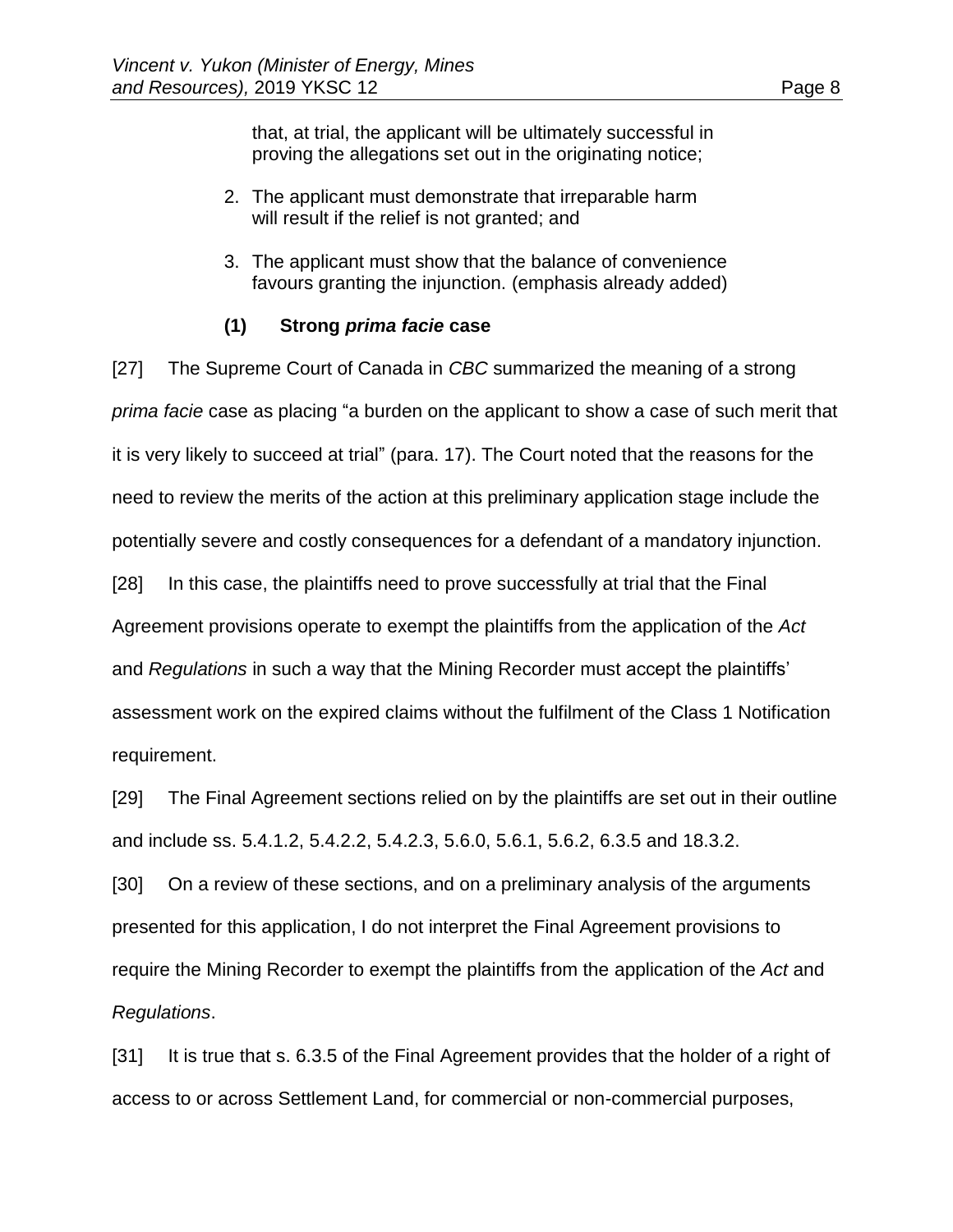existing as of the Effective Date of the Final Agreement, shall be entitled to exercise those rights as if the land had not become Settlement Land. However, s. 6.3.5 is subject to s. 5.6.0. Section 5.6.2 provides that Government shall administer every Encumbering Right (such as the right to mine) on Settlement Land in the public interest and "in accordance with the Legislation which would apply if Settlement Land were Crown Land" (my emphasis).

[32] Section 18.3.2 of the Final Agreement, allows the exercise of any Existing Mineral Right on Settlement Land without the consent of the affected Yukon First Nation, "where provided by the Laws of General Application" (my emphasis).

[33] Section 5.4.1.2 of the Final Agreement reserves the right to work the Mines and Minerals on Category B Settlement Land. Section 5.4.2.2 states the rights and title of Tr'ondëk Hwëch'in are subject to any licences, permits or rights granted for the use of land prior to the effective Settlement date.

[34] On a preliminary analysis, the decision made by the Mining Recorder to refuse to accept the assessment work because the plaintiffs did not comply with the Class I Notification requirement is consistent with the Final Agreement provisions. The Mining Recorder's decision does not create a conflict with the rights of access set out in s. 6.3.5 because that section is restricted by s. 5.6.2, which obligates the Government to administer those rights in accordance with the laws of general application (i.e. the *Act* and *Regulations*). The decision also does not conflict with s. 18.3.2, because the *Act* and *Regulations*, laws of general application, do not state that Existing Mineral Rights can be exercised on Settlement Land without the consent of the First Nation, but instead they require a notification system to enable consultation with the First Nation.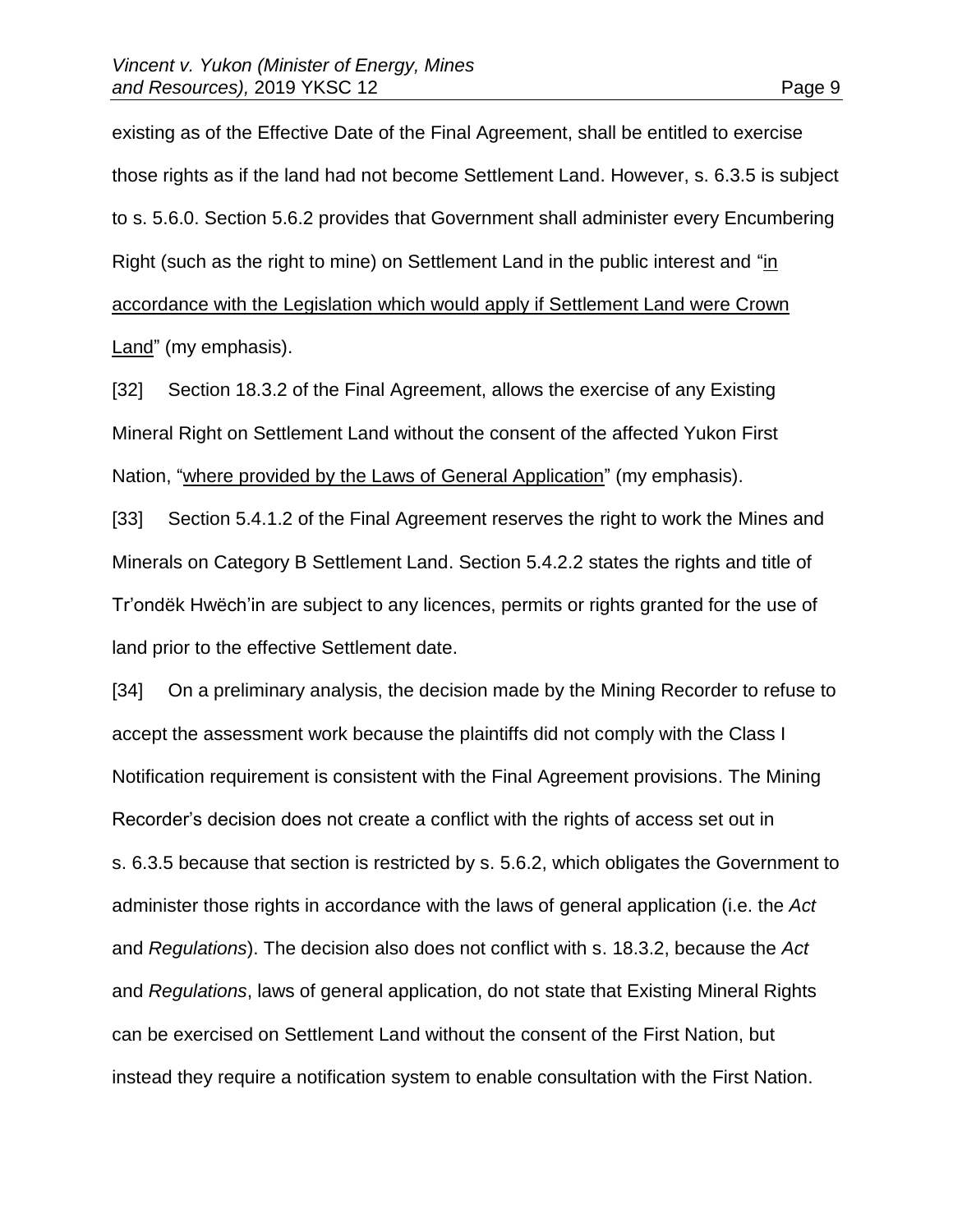These Final Agreement provisions confirm that activity on the plaintiffs' claims on Category B Settlement Land is regulated by the *Act* and *Regulations*.

[35] A final consideration is the plaintiffs' argument that their mining claims should be considered as though they are on Crown Land and consequently exempted from the Class I Notification requirement because they were issued before the Category B Settlement Land selection was made, as set out in s. 5.4.2.2 of the Final Agreement. This argument overlooks the fact that the *Act* and *Regulations* apply to Crown land, as well as to Settlement Land. The Class 1 Notification requirement is applicable to Class 1 activities on mining claims in identified areas that include both Crown land and Settlement land.

[36] The plaintiffs' argument that their claims are exempt from the Class 1 Notification requirement also fails to consider the duty to consult obligation on the Crown. The duty to consult is based on the honour of the Crown and exists at common law independent of what is set out in the modern land claim agreements. The duty to consult applies in circumstances where the asserted or actual rights of a First Nation are potentially detrimentally affected by conduct of the Crown. To fulfill the duty, notice of the proposed activity, consultation about its potential detrimental effects, and accommodation if necessary, is required. The Class 1 Notification process was created to satisfy this duty to consult.

[37] In this case, the Class 1 activities on claims that overlap with Category B Settlement land have the potential to affect detrimentally the rights of Tr'ondëk Hwëch'in, and the duty to consult is triggered. This process of consultation is not the same as the requirement to not seek consent from the First Nation.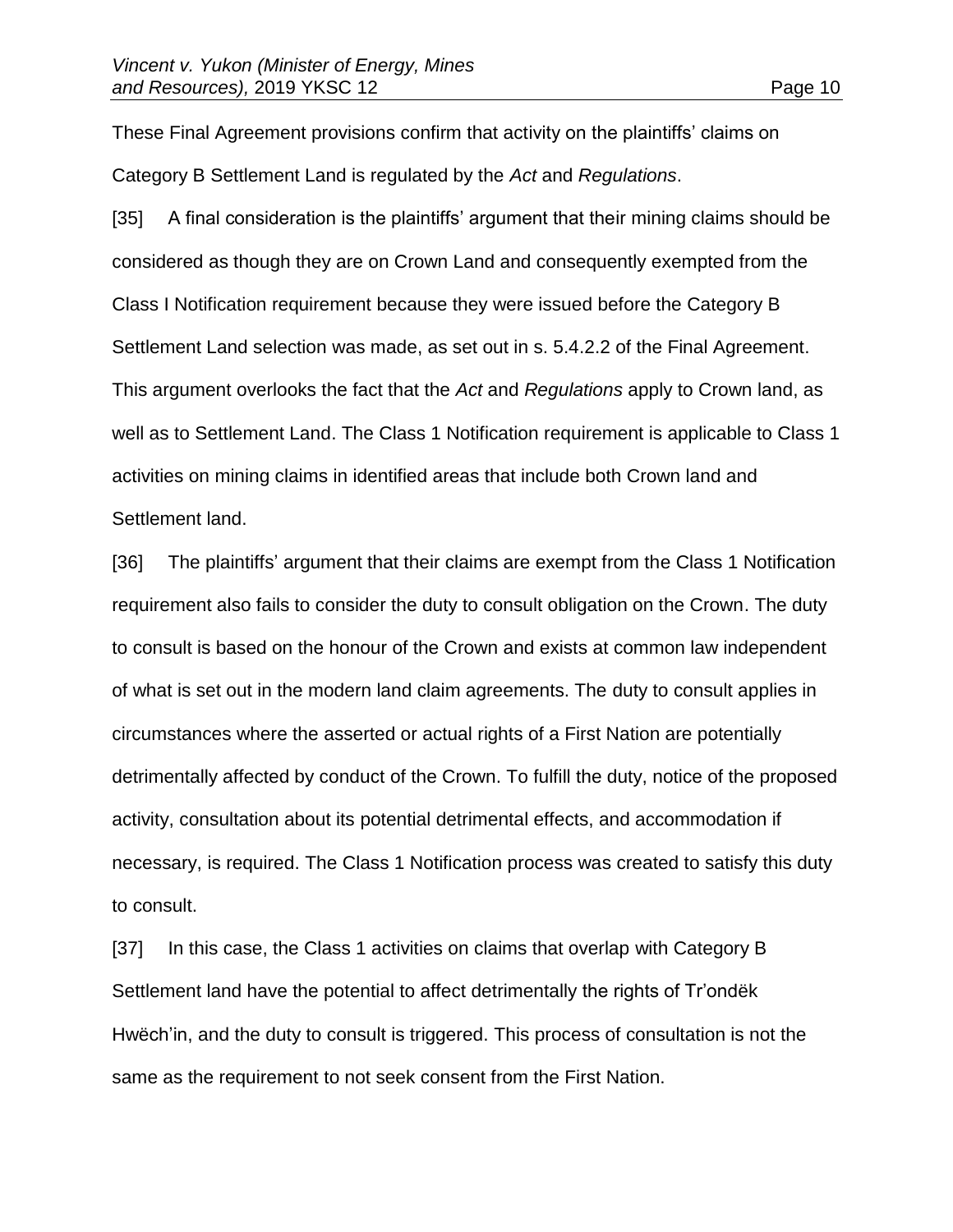[38] There is a strong likelihood, in my view at this preliminary stage, that the plaintiffs will not succeed at trial.

## **(2) Irreparable Harm Will Result if Relief is not Granted**

[39] Irreparable harm is defined by the Supreme Court of Canada as harm that cannot be quantified in monetary terms or cannot otherwise be cured. (*RJR-MacDonald Inc. v. Canada (Attorney General)*, [1994] 1 S.C.R. 311, at para. 64). The British Columbia Court of Appeal has stated that a finding of irreparable harm must not be based on mere speculation but "on a sound evidentiary foundation" (*Vancouver Aquarium Marine Science Centre v. Charbonneau*, 2017 BCCA 395, at para. 60).

[40] The plaintiffs have provided no evidence in their application of irreparable harm. They are miners and have conceded that they "are in this for the money they can derive from the Claims. They can derive that money by selling, leasing or working the Claims themselves" (Outline of Plaintiffs, para. 9).

[41] Counsel for the Government of Yukon confirmed that the expired claims are within the City of Dawson boundaries and are located in an area where there is a residential subdivision. The *Act* prevents anyone from entering lands for the purpose of mining within the boundaries of a city or that are occupied by a building or within the curtilage of a dwelling-house (ss. 17(2)(e)). These claims will not be re-staked or overstaked by anyone if the Mining Recorder's decision stands and they are permitted to lapse.

[42] If the plaintiffs are successful at trial, they could be compensated monetarily, through damages. Alternatively, because no one else will be able to acquire the claims,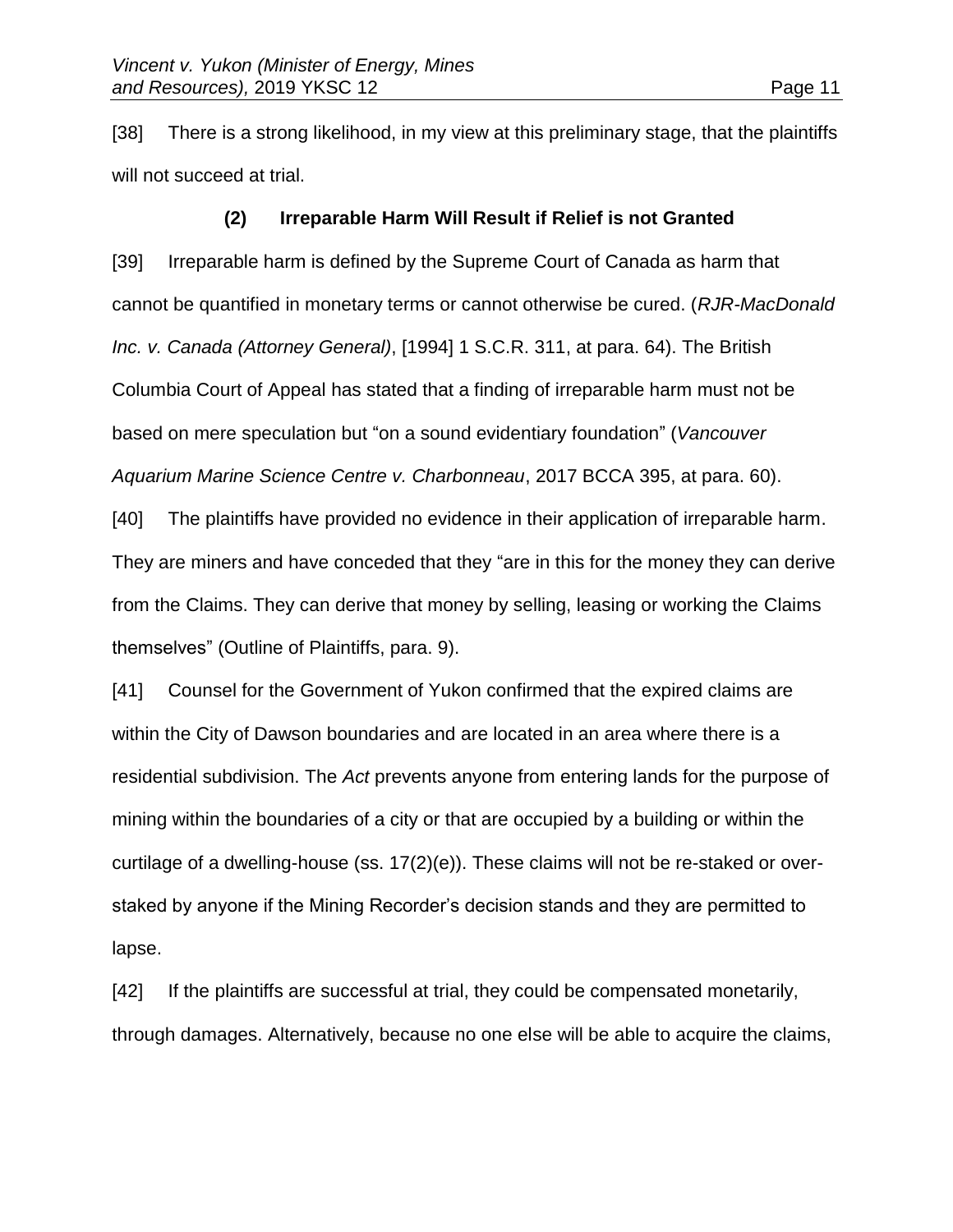their claims could be reinstated. The second part of the test, irreparable harm, is not satisfied.

# **(3) Balance of Convenience**

[43] The plaintiffs must show that the balance of convenience favours the granting of the injunction in the third part of the test. In a context such as this where the interests of individuals are being balanced against the public interest that is carried out through the application of laws, a Court "must give due weight to the public interest." (*Canadian Free Speech League v. Canada*, [1992] A.C.F. no. 966 (F.C.T.), at para. 7.)

[44] An accepted principle in considering the balance of convenience factor for an injunction is the preservation of the *status quo*. Here, the *status quo* is the application to the plaintiffs of the applicable law, presumed to be in the public interest. The plaintiffs instead are requesting relief from the operation of the Class 1 *Notification Regulation*, which is an alteration of the *status quo*. The balance of convenience does not favour them in this respect.

[45] Further, the plaintiffs' delay of approximately 10 months in commencing this litigation has contributed to the balance of convenience weighing against them. The Mining Recorder's decisions were issued in December 2017 and January 2018. The litigation was not commenced until November 22, 2018. If the litigation had been started earlier, a decision may have been reached before the claims expired on November 30, 2018.

[46] I agree with the defendants that the plaintiffs have not met the third part of the test for mandatory interlocutory injunction.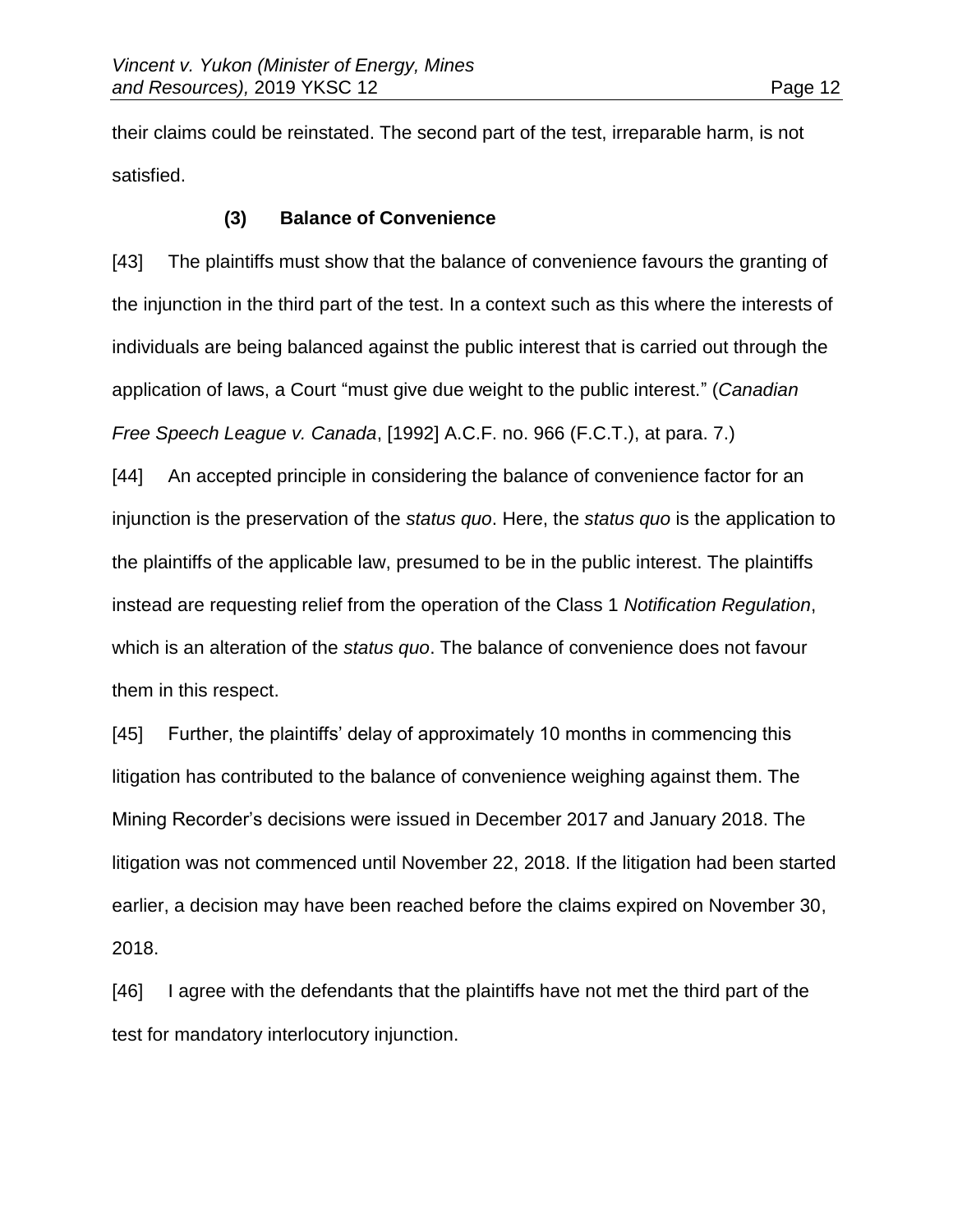# **2. Judicial Review of Mining Recorder's decision**

[47] The alternative approach to the plaintiffs' application is to consider it as an application for judicial review of the Mining Recorder's decision under ss. 42(3) of the *Act* to refuse the relief from forfeiture of the claims. I recognize that the plaintiffs did not formulate their application in this way, but given the order they seek, the fact that they are self-represented, and the fact that the defendant Tr'ondëk Hwëch'in indicated that the plaintiffs may amend their pleadings to include this request, I will consider it.

[48] I dismiss the application on this basis, without prejudice to the reinstatement of the claims after trial. The wording is ss. 42(3) is clear. The Mining Recorder is given discretion to consider the written application for relief from forfeiture filed by an owner and must be satisfied that it meets the requirements in the section. Those requirements in particular are "that the owner will be or has been unable to do the work referred to in section 41 … owing to a restriction or requirement imposed by Part 2 [of the *Act*] or by any other Act of Parliament or of the Legislature" (my emphasis).

[49] In this case, the plaintiffs state that they could not comply with the Class 1 Notification requirement imposed by Part 2 of the *Act*, because the Final Agreement provisions prevail over this legislation. However, the plaintiffs did perform the assessment work as required; they just did not comply with a regulatory pre-condition before doing the work. This non-compliance was because they were deliberately seeking a refusal from the Mining Recorder for failure to comply with the Class 1 Notification requirement, so they could litigate the requirement. The plaintiffs are now seeking relief from forfeiture of their claims, for the sole reason that the litigation they started is ongoing, and they wish to maintain their claims until the outcome. The Mining